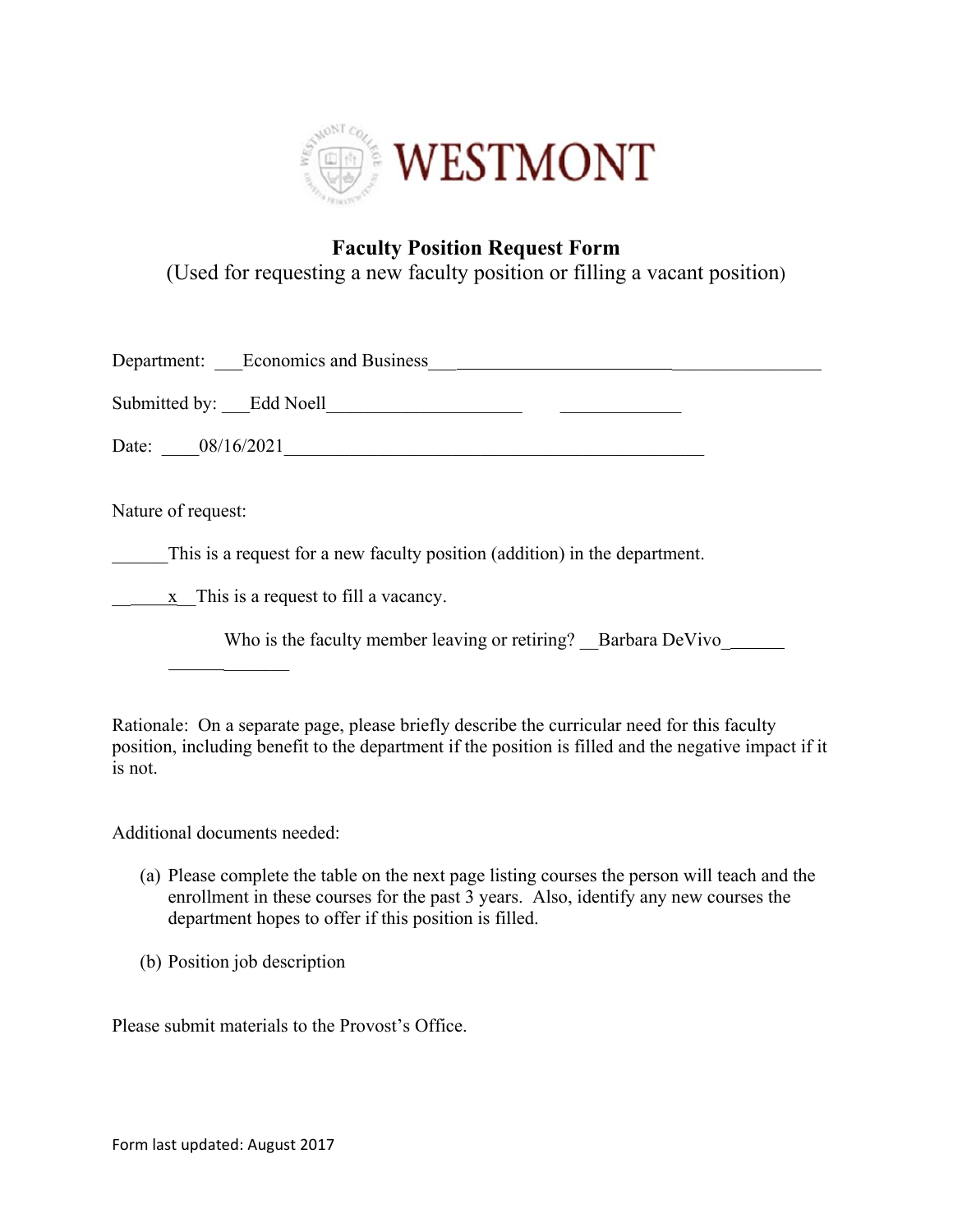## **Faculty Position Supporting Documentation**

Enrollment in course during the past 3 years

| Dept/Cr<br>Num.      |                               | <b>Spr</b><br>21 | Fall 20 | Spr 20 | Fall 19 | Spr 19 | Fall 18 |  |
|----------------------|-------------------------------|------------------|---------|--------|---------|--------|---------|--|
| <b>EB 080</b><br>(4) | Principles of Management      | 50               | 33      | 79     |         | 37     |         |  |
| EB<br>150(4)         | Adv. and Brand<br>Promotion   |                  |         | 23     |         | 22     |         |  |
| EB 150<br>(4)        | Organizational Behavior       |                  |         |        | 14      | 23     |         |  |
| EB 150<br>(4)        | Negotiations and<br>Diplomacy |                  |         |        |         |        | 22      |  |
| EB150<br>(4)         | <b>Operations Management</b>  |                  |         |        | 14      |        |         |  |
| EB 160<br>(4)        | Principles of Marketing       |                  |         |        | 42      |        | 36      |  |
|                      |                               |                  |         |        |         |        |         |  |
|                      |                               |                  |         |        |         |        |         |  |
|                      |                               |                  |         |        |         |        |         |  |
|                      |                               |                  |         |        |         |        |         |  |
|                      |                               |                  |         |        |         |        |         |  |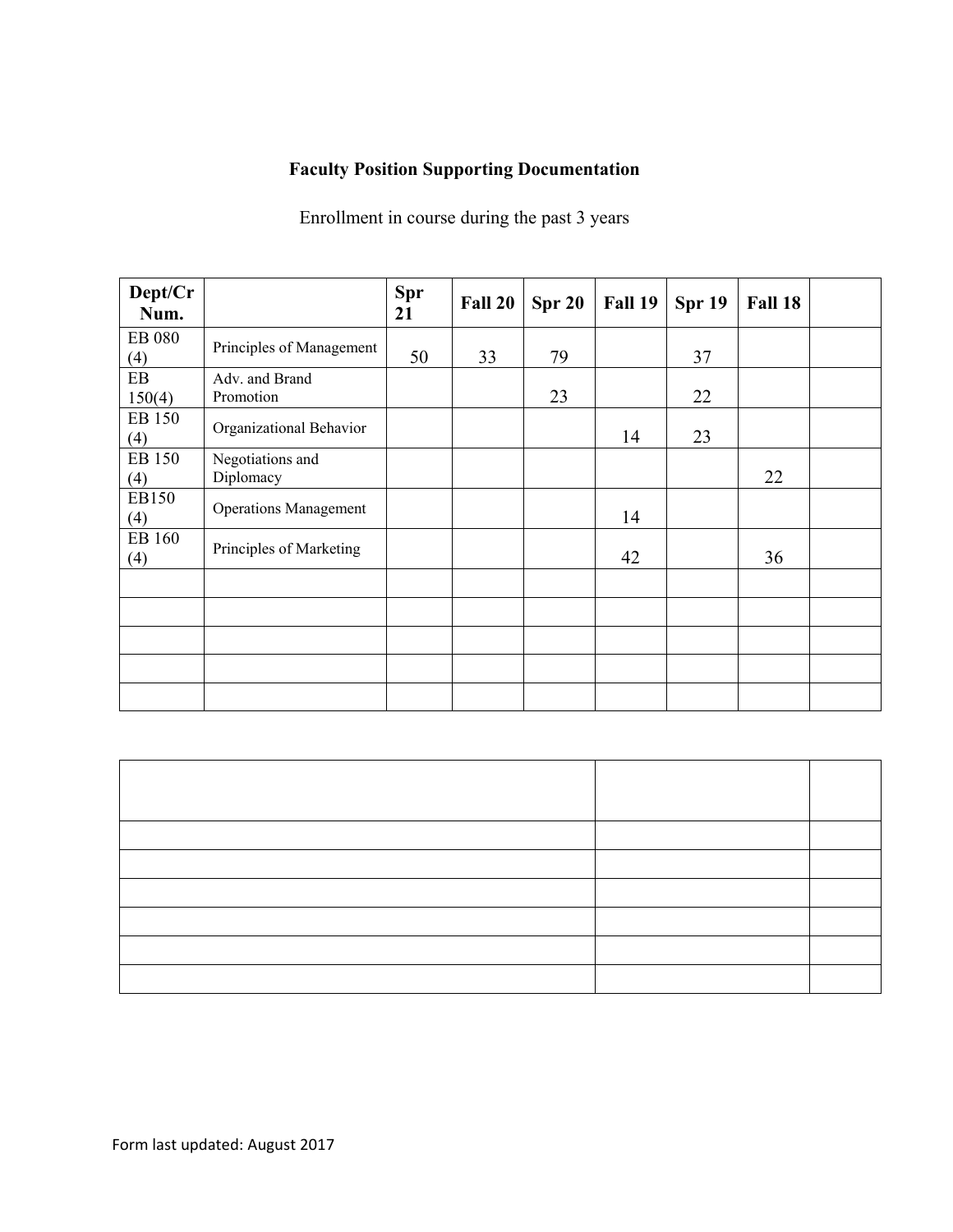## Rationale for EB Faculty Position (1)

The Economics and Business department (EB) is requesting we hire a faculty member to a core position with an emphasis on the business field. Barbara DeVivo does a fine job teaching the courses associated with this position currently. With Barbara living in Memphis, this EB faculty position needs to be filled with a full-time faculty member who is regularly present on campus going forward past this academic year. We offer each semester EB 080 (Principles of Management), a lower-division required course. It has averaged 45 students per semester over the last three years. We also offer two upper-division EB elective courses each semester associated with this position. They average an enrollment of at least 24 students across the four courses. These courses such as Marketing and Organizational Behavior are key upper-division EB electives that are integral to our EB major (and minor), as is the EB 080 course. As we are serving 180 declared EB majors/minors, it is necessary for our department to fill this position with a full-time faculty member by August 2022. We also desire to have another faculty member to do advising (the 180 EB majors/minors this fall are being advised by only three EB faculty members) and participate in academic governance by committee membership. If the position is not filled, we will have to rely much more on adjunct faculty to teach the required and elective EB courses. They are often not as readily available for engagement with students. Students don't as easily build a mentoring relationship with them or join them in research. It will also not be beneficial to not have a full-time faculty person contribute to EB department assessment and advising tasks.